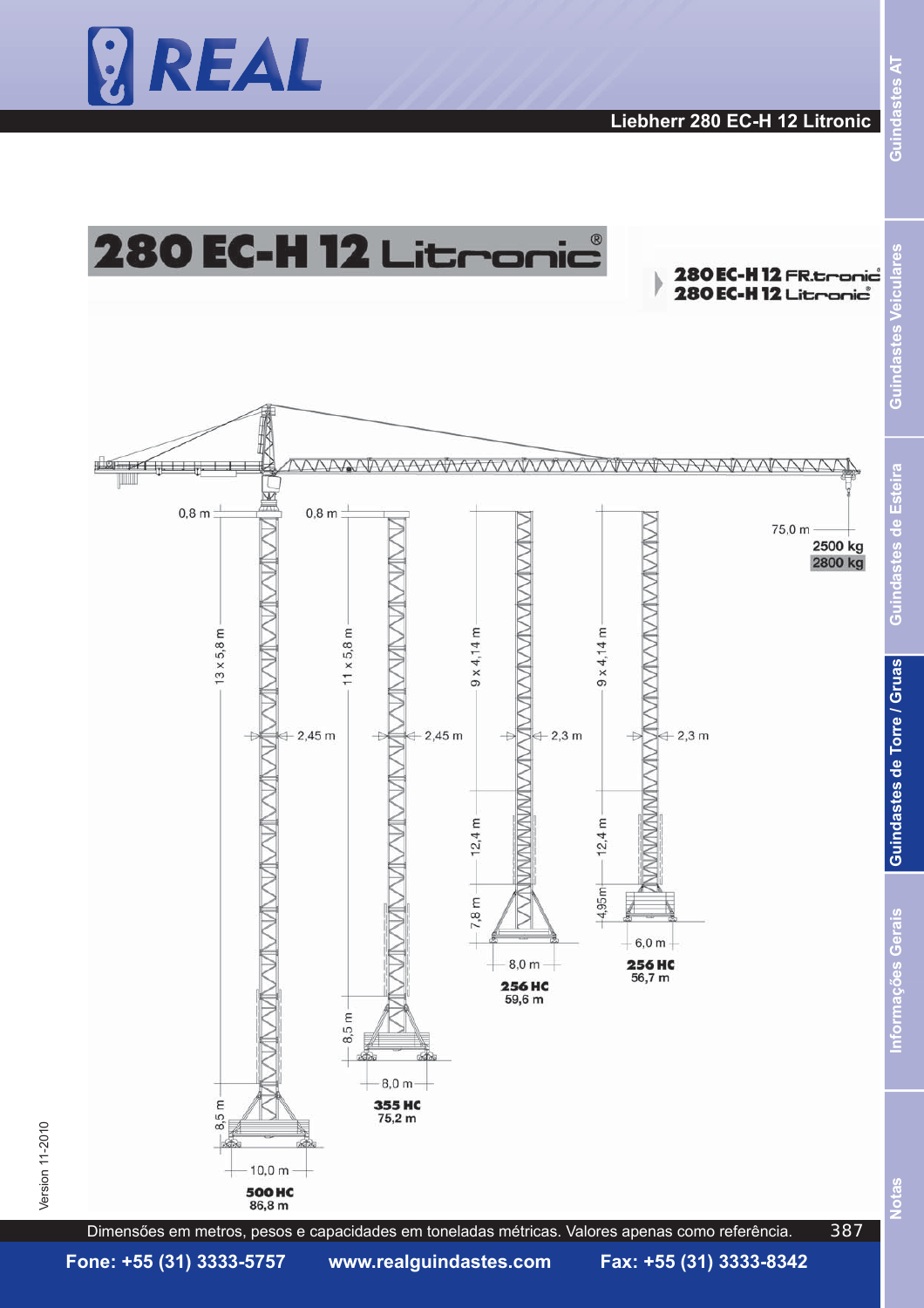# REAL

### **Liebherr 280 EC-H 12 Litronic**



**Hubhöhe** 

**Notes General Information Tower Cranes Crawler Cranes Truck Cranes All Terrain Cranes**

**Tower Cranes** 

General Information

င်

er Cranes

k Cranes

Hoisting height / Hauteur sous crochet / Altezza di sollevamento / Altura bajo gancho / Altura de montagem



**图书馆** climbing inside the building on request. / Autres hauteurs sous crochet et longueurs de flèche ainsi que hissage dans le bâtiment sur demande. / Ulteriori altezze gancio, lunghezze braccio così come telescopaggio all'interno dell'edificio: su richiesta. / Para alturas bajo gancho superiores, otros alcances y trepado en el interior del edificio, consultar. / Outras alturas de elevação, comprimentos de lança e subida no edificio: sob consulta.

 $\overline{c}$ 

Dimensions in meters, weights and capacities in metric tonnes. For reference only.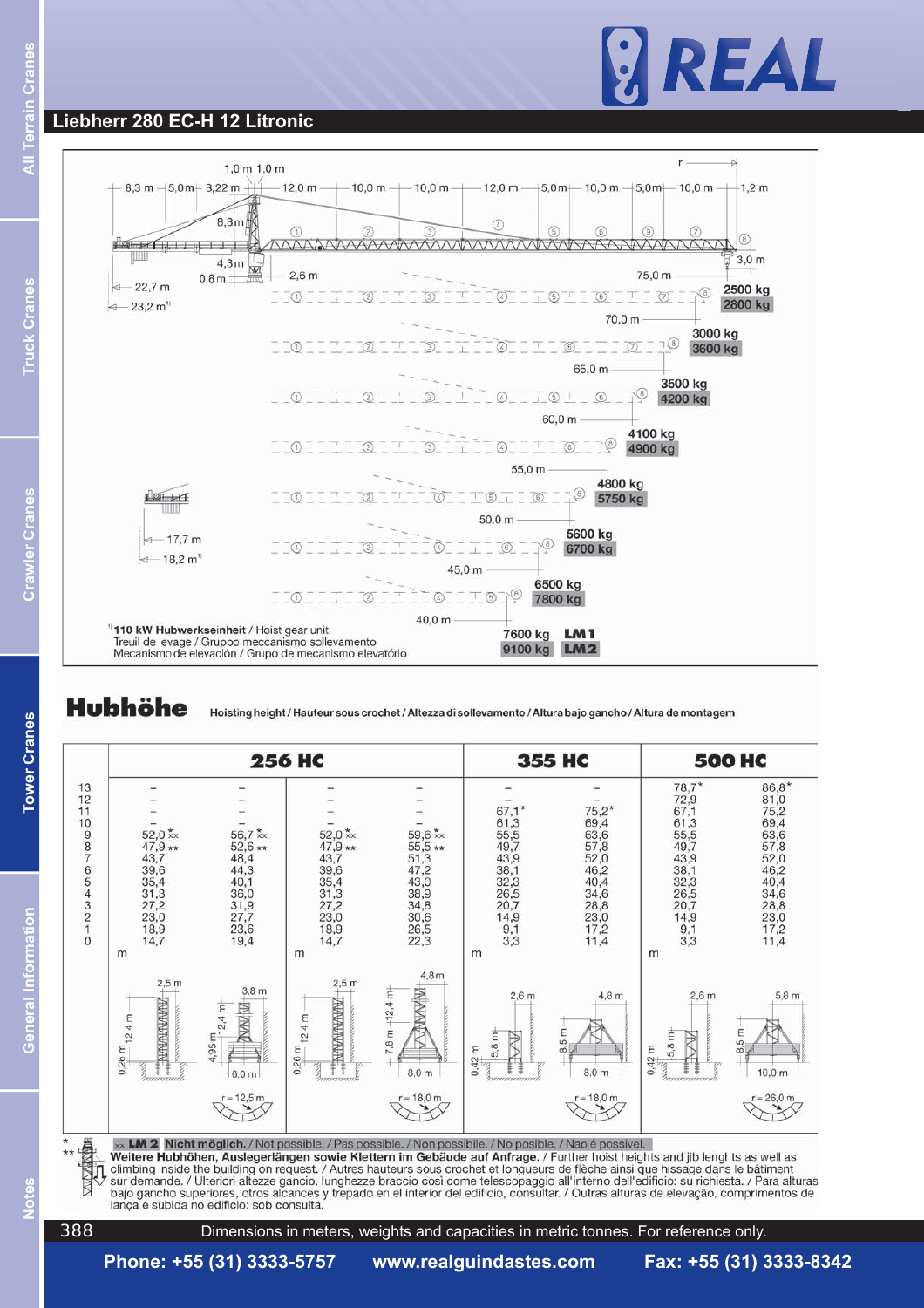

#### **Liebherr 280 EC-H 12 Litronic**

## Ausladuna und Traafähiakeit

Badius and canacity / Portée et charge / Shraccio e portata / Alcances y cargas / Alcance e capacidade de carga



## Antriebe FR.tronic / Litronic

Driving units / Mécanismes d'entraînement Azionamenti / Mecanismos / Mecanismos



tes Veiculares

indast

ā

Esteira

es de

 $\overline{5}$ Ë

<u>بہ</u>

Guindastes de Torre / Gruas

389

**Fone: +55 (31) 3333-5757 www.realguindastes.com Fax: +55 (31) 3333-8342**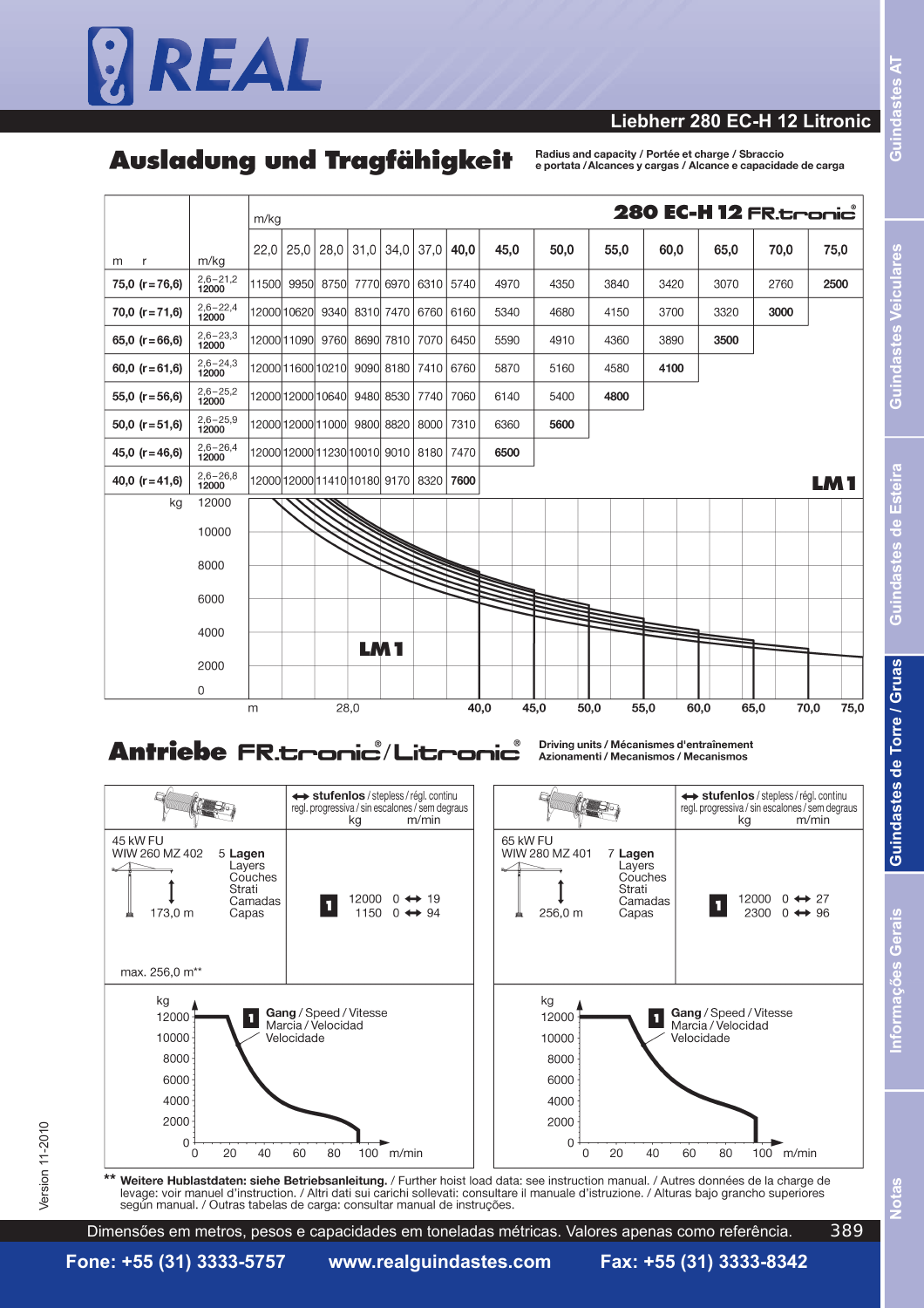

#### **Liebherr 280 EC-H 12 Litronic**

## Ausladung und Tragfähigkeit

Badius and capacity / Portée et charge / Shraccio e portata / Alcances y cargas / Alcance e capacidade de carga



**Phone: +55 (31) 3333-5757 www.realguindastes.com Fax: +55 (31) 3333-8342**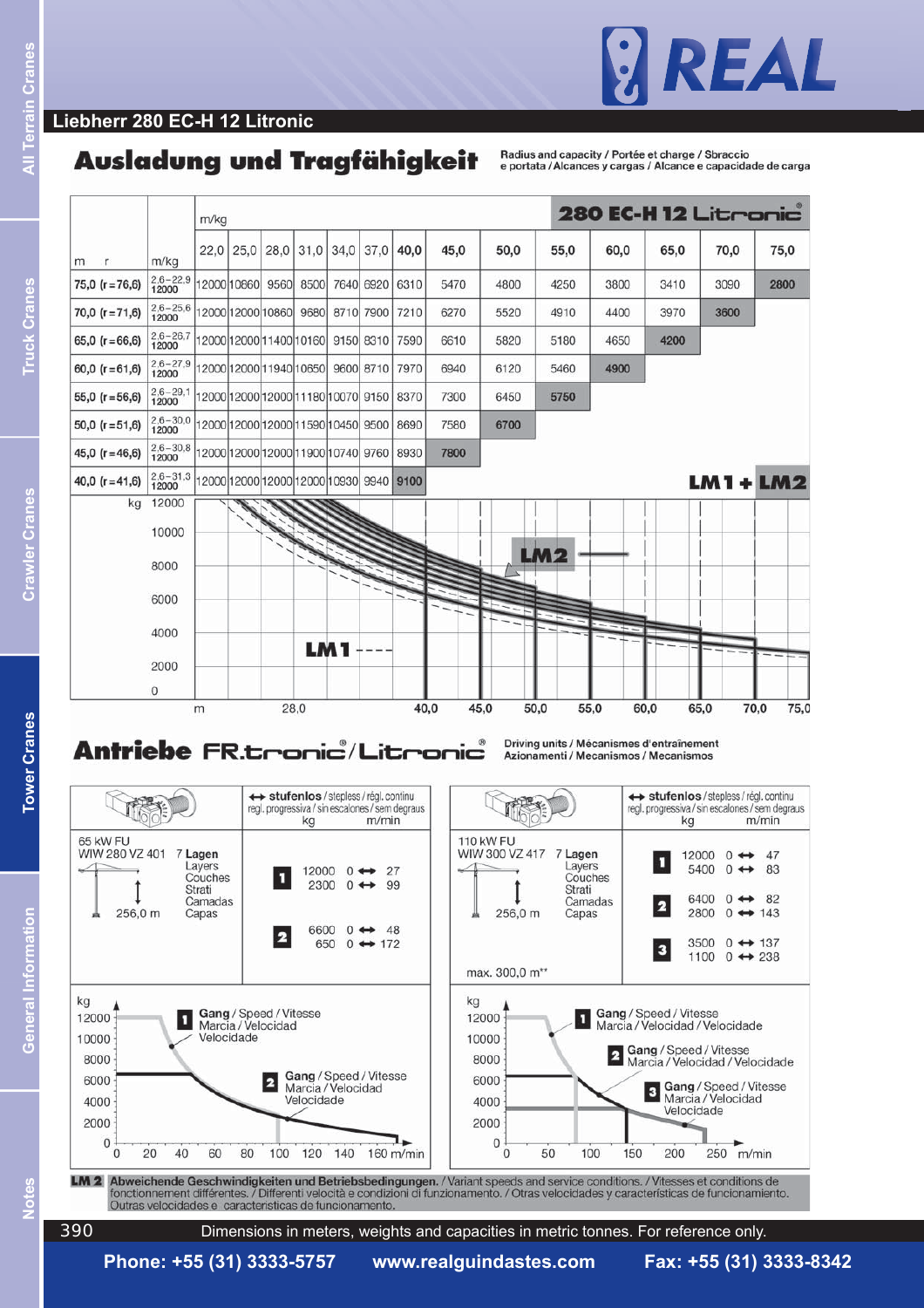

#### **Liebherr 280 EC-H 12 Litronic**

## Antriebe FR.tronic / Litronic

Driving units / Mécanismes d'entraînement Azionamenti / Mecanismos / Mecanismos

| U/min<br>$0 \leftrightarrow 0.7$ sl./min<br>tr./min | 2 x 7.5 kW FU                                                                          |
|-----------------------------------------------------|----------------------------------------------------------------------------------------|
| $0 \leftrightarrow 110,0$ m/min                     | 7,5 kW FU                                                                              |
| 25,0 m/min                                          | 4 x 7,5 kW 500 HC (550 HC)<br>4 x 5,5 kW 355 HC (390 HC)<br>2 x 7,5 kW 256 HC (290 HC) |



Litraniei: kVA reduzierbar bei zu geringer Netz-Anschluss-<br>leistung, siehe BAL./kVA can be reduced in case of too little power of<br>the mains, see instruction manual./kVA peut être réduit en cas de trop<br>faible puissance du r muito baixa, ver manual de instruções.

## **Kolli-Liste**

Packing List / Liste de colisage / Lista dei colli / Lista de contenido / Lista de embalagem

**Montagegewichte: siehe Betriebsanleitung.** / Erection weights: see instruction manual. / Poids de montage: voir manuel de service.<br>Pesi di montaggio: vedasi le istruzioni sull'uso, / Peso para el montaje: según manual. /

|                                                            |                                                     | <b>Kranoberteil</b><br>Parte superior grúa / Parte superior do guindaste                                                                                                                                  | Upper part of crane / Partie supérieure de grue / Parte superiore della gru<br>L (m) |                  |                            |                                                  | B (m)                                        | H(m)                                         | kg*                                                                  |
|------------------------------------------------------------|-----------------------------------------------------|-----------------------------------------------------------------------------------------------------------------------------------------------------------------------------------------------------------|--------------------------------------------------------------------------------------|------------------|----------------------------|--------------------------------------------------|----------------------------------------------|----------------------------------------------|----------------------------------------------------------------------|
| Pos.<br>Item<br>Rep<br>⊻oce<br>Pos.<br>Ref<br>$\mathbf{1}$ | Anz.<br>Qty.<br>Qte.<br>Qta.<br>Cant.<br>Cant.<br>1 | <b>Drehbühne</b> / Slewing platform / Ensemble<br>mât-cabine / Piattaforma girevole / Conjunto<br>plataforma de giro / Plataforma giratória                                                               |                                                                                      | B                |                            | 5.49                                             | 2.74                                         | 2.80                                         | 10120                                                                |
| $\overline{c}$                                             | $\overline{1}$                                      | Turmspitze / Tower head<br>Porte-flèche / Cuspide / Cabeza de torre<br>Cabeca de apoio de lanca                                                                                                           | 1257/77                                                                              | в                |                            | 9,09                                             | 1,70                                         | 1,92                                         | 2800                                                                 |
| 3                                                          | $\overline{1}$                                      | Gegenausleger-Kopfstück / Counter-jib head<br>Pointe de contre-flèche / Testa di controbraccio<br>Tramo punta de contrapluma / Cabeca de<br>contra-lança                                                  |                                                                                      | в                |                            | 8,48                                             | 2,45                                         | 0.92                                         | 3050                                                                 |
| 4                                                          | $\overline{1}$                                      | Gegenausleger-Anlenkstück / Counter-jib heel<br>section / Pied de contre-flèche / Settore articolato<br>di controbraccio / Tramo primero-contrapluma<br>Base articulada da contra-lança                   |                                                                                      | $\overline{B}$   |                            | 8,44                                             | 1,77                                         | 0,92                                         | 2800                                                                 |
| 5                                                          | $\mathbf{1}$                                        | Gegenausleger-Zwischenstück / Intermediate<br>counter-jib section / Elément interm. de contre-flèche<br>Spezzone di controbraccio / Tramo intermedio de<br>contrapluma / Peça suplementar da contra-lança |                                                                                      |                  |                            | 5,22                                             | 1,76                                         | 0,92                                         | 1550                                                                 |
| 6                                                          | $\overline{1}$                                      | Ausleger-Anlenkstück / Jib heel section<br>Pied de flèche / Settore articolato di braccio<br>Pluma tramo primero / Base articulada de lanca                                                               |                                                                                      | B.               |                            | 12,26                                            | 1,86                                         | 1,96                                         | $O$ 2980                                                             |
| 7                                                          |                                                     | Ausleger-Zwischenstück / Intermediate jib section<br>Elément intermédiaire de flèche / Spezzone di braccio<br>Tramo intermedio pluma / Peça suplementar da lança                                          |                                                                                      |                  |                            | 10.26<br>12,28<br>5,32<br>10,27<br>10,26<br>5,25 | 1.63<br>1,63<br>1,63<br>1,63<br>1,63<br>1.63 | 1.87<br>1,86<br>1.86<br>1,86<br>1,84<br>1.84 | $2 + 31880$<br><b>42260</b><br>@820<br><b>© 1220</b><br>@800<br>@510 |
| 8                                                          |                                                     | Ausleger-Kopfstück / Jib head section<br>Pointe de flèche / Punta freccia<br>Tramo punta de pluma / Cabeca de lança                                                                                       |                                                                                      |                  |                            | 1.70                                             | 1.88                                         | 2.05                                         | <b>8280</b>                                                          |
| 9                                                          | $\overline{1}$                                      | Laufkatze und Lasthaken / Trolley and hook<br>Chariot de distribution et crochet / Carrello con gancio<br>Carrito y gancho / Carro de ponte e gancho                                                      | Ħ<br>$\mathbb L$                                                                     |                  |                            | 1,89                                             | 1,83                                         | 1,57                                         | 1150                                                                 |
| 10                                                         | $\overline{1}$                                      | Hubwerkseinheit / Hoist gear unit / Treuil de levage<br>Gruppo meccanismo sollevamento / Mecanismo<br>de elevación / Grupo de mecanismo elevatório                                                        |                                                                                      | 国<br>$\,$ B $\,$ |                            | 2,39                                             | 2,20                                         | 1.74                                         | 3300                                                                 |
|                                                            | Turm                                                | Tower / Mât / Torre<br>Torre / Torre                                                                                                                                                                      |                                                                                      |                  |                            |                                                  |                                              |                                              |                                                                      |
| 11                                                         | 9<br>11<br>13                                       | Turmstück / Tower section<br>Elément de mât / Elemento di torre<br>Tramo torre / Torre                                                                                                                    |                                                                                      | B                | 256 HC<br>355 HC<br>500 HC | 4.14<br>6.28<br>6.28                             | 2,30<br>2.45<br>2.45                         | 2,30<br>2.45<br>2,45                         | 2300<br>5050<br>6480                                                 |
| 12                                                         | $\mathbf{1}$                                        | Turmstück lang / Long tower section<br>Elément de mât long / Elemento di torre, lungo<br>Tramo de torre largo / Peça de torre, comprida                                                                   |                                                                                      | $\overline{B}$   | 256 HC 12,42               |                                                  | 2,30                                         | 2,30                                         | 5770                                                                 |
| 13                                                         | $\overline{1}$                                      | Grundturmstück / Base tower section<br>Mât de base / Elemento di torre base<br>Tramo base / Peça de base de torre                                                                                         | WWW                                                                                  | B.               | 256 HC                     | 8,85 (12,42) 2,30 (2,30)                         |                                              | 2,30(2,30)                                   | 4830 (7940)                                                          |

391